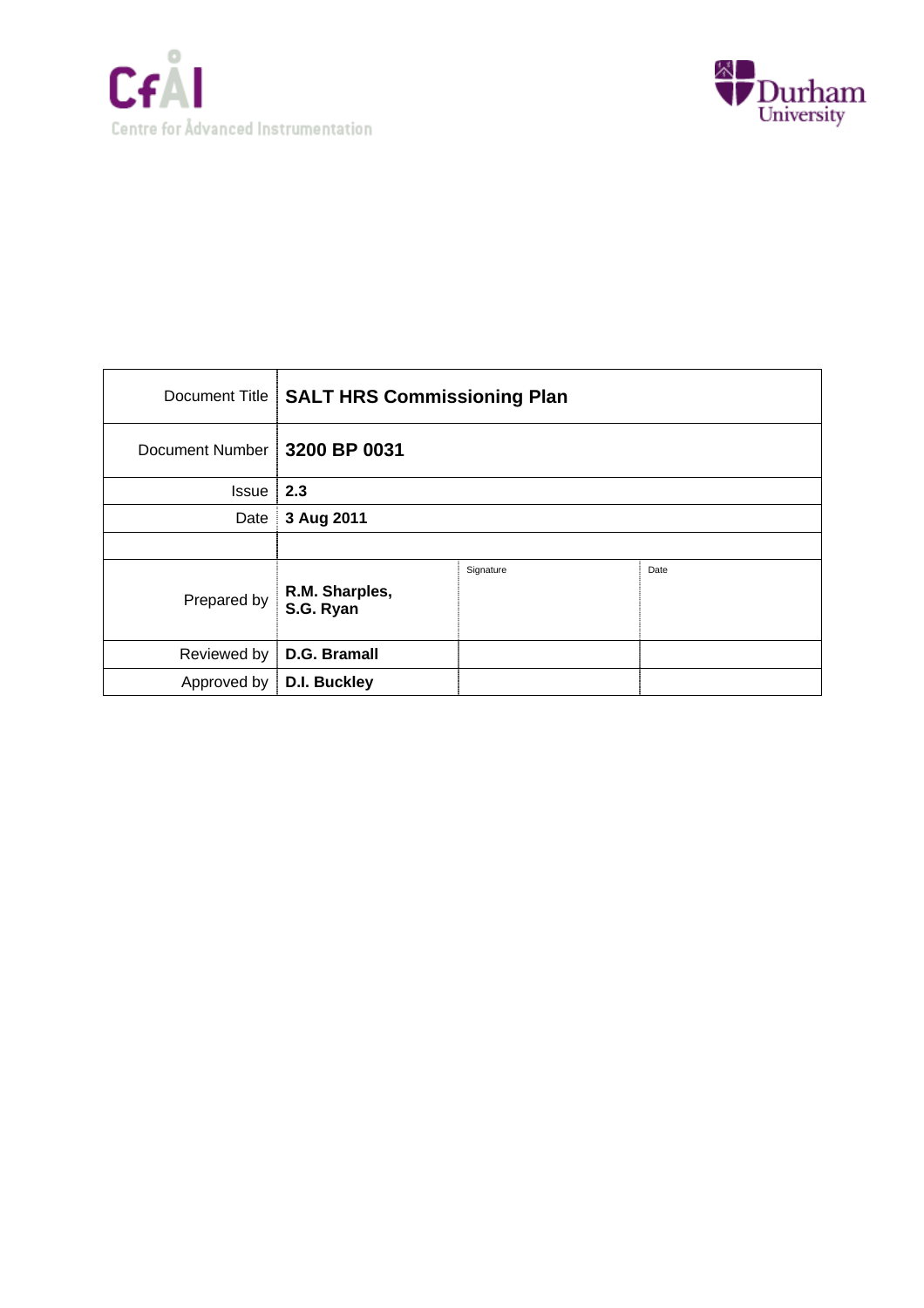# **Change Record**

| <b>Issue</b> | <b>Date</b> | <b>Section(s) Affected</b> | <b>Description of Change/Change Request</b><br><b>Reference/Remarks</b> |
|--------------|-------------|----------------------------|-------------------------------------------------------------------------|
| 2.1          | 12/05/11    | Not Applicable             | First draft                                                             |
| 2.2          | 03/08/11    | Αll                        | Second draft with input from SR, PC, DGB, LT                            |
| 2.3          | 08/08/11    | Αll                        | Minor spelling & formatting corrections                                 |

# **Applicable Documents**

|                 | <b>Title</b>                                 | <b>Document Number</b> |
|-----------------|----------------------------------------------|------------------------|
| AD <sub>1</sub> | <b>SALT HRS FPRD</b>                         | 3200                   |
| AD <sub>2</sub> | SALT HRS Assembly, Integration and Test plan | 3200 BP 0019           |
|                 |                                              |                        |
|                 |                                              |                        |

## **Reference Documents**

|                 | <b>Title</b>                                            | <b>Document Number</b> |
|-----------------|---------------------------------------------------------|------------------------|
| RD <sub>1</sub> | Keck HIRES Commissioning & Science<br>Verification Plan |                        |
|                 |                                                         |                        |
|                 |                                                         |                        |
|                 |                                                         |                        |
|                 |                                                         |                        |

## **Acronyms and Abbreviations**

| AD.             | Applicable Document                                      |
|-----------------|----------------------------------------------------------|
| CfAI            | Centre for Advanced Instrumentation of Durham University |
| <b>SALT</b>     | Southern African Large Telescope                         |
| <b>SALT HRS</b> | <b>SALT High-Resolution Spectrograph</b>                 |
| FIF.            | <b>SALT Fibre Instrument Feed</b>                        |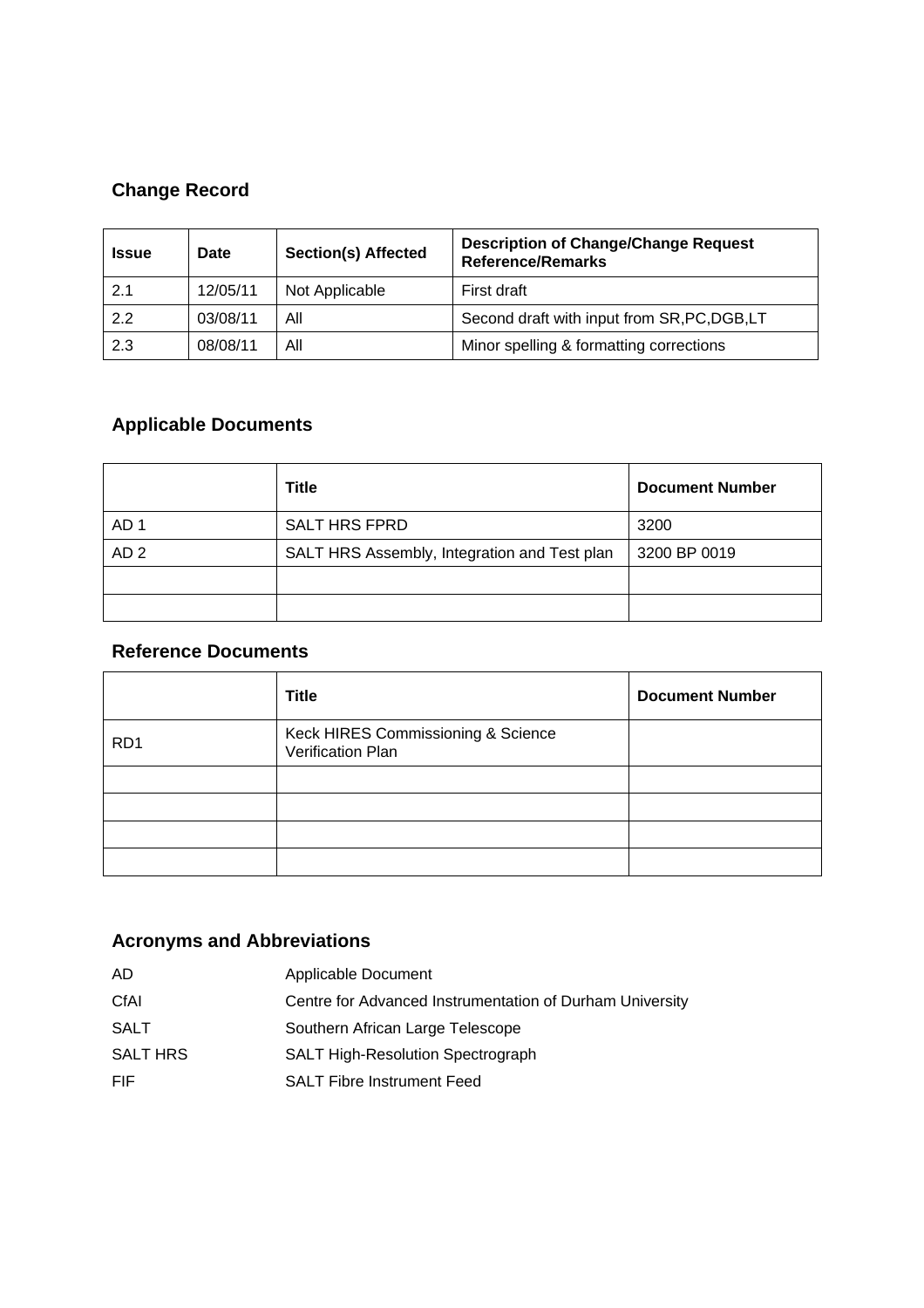## **Table of Contents**

| 1              |  |
|----------------|--|
| $\overline{2}$ |  |
| 2.1            |  |
| 2.2            |  |
| 3              |  |
| 3.1            |  |
| 3.2            |  |
| 3.3            |  |
| 3.4            |  |
| 3.5            |  |
| 3.6            |  |
| 3.7            |  |
| 3.8            |  |
| 3.9            |  |
| 3.10           |  |
| $\overline{4}$ |  |
| 4.1            |  |
| 4.2            |  |
| 4.3            |  |
| 4.4            |  |
| 4.5            |  |
| 4.6            |  |
| 4.7            |  |
| 4.8            |  |
| 5              |  |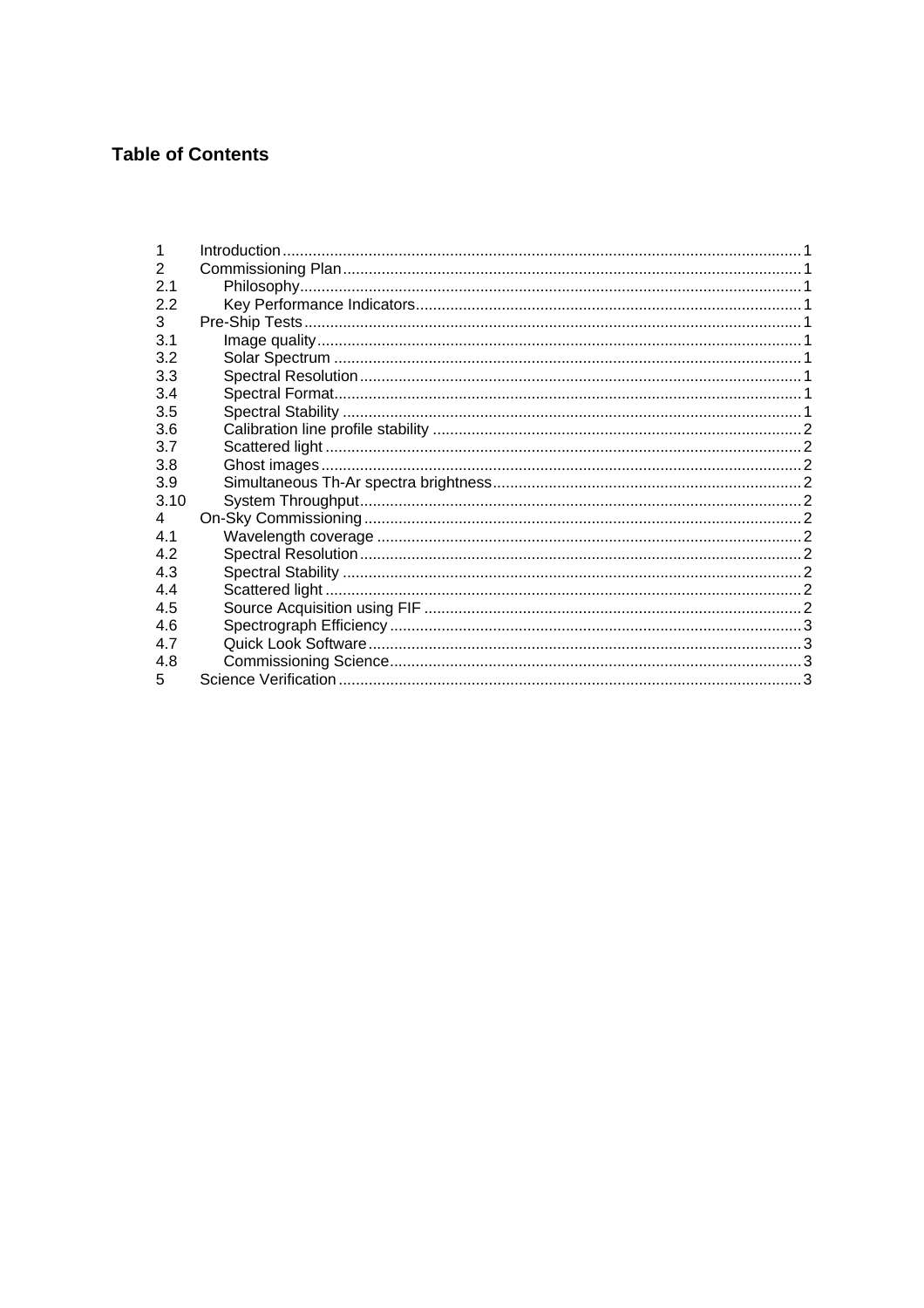## **1 Introduction**

This document outlines the planned on-telescope commissioning and science verification plan for SALT HRS. This is a working document and will be developed as the instrument build progresses. The commissioning plan does not include tasks related to reassembly and laboratory verification of the instrument after it is shipped to the SALT observatory; these are covered in a separate document.

This document replaces 3200 AP 0031 Issue 1.3 which was written by the University of Canterbury team.

## **2 Commissioning Plan**

#### **2.1 Philosophy**

SALT HRS contains a number of operating modes which need to be verified by on-sky commissioning. The goal of the on-sky commissioning plan is to systematically verify the performance of the instrument in each of these modes using calibration standards where appropriate. This will be followed by a science verification phase where representative science observations are taken which demonstrate the full capabilities of the instrument.

### **2.2 Key Performance Indicators**

The key performance indicators for SALT HRS are shown in the following table. Each of these will need to be verified by one of more specific tasks in the commissioning plan.

| <b>Items</b>              | <b>Nominal</b>          |
|---------------------------|-------------------------|
|                           | performance             |
| Wavelength range          | 370-890nm (2 bands)     |
| Spectral resolution       | R~16500,32000,65000     |
| <b>Overall Efficiency</b> | $Eff > 10\%$ excl       |
|                           | telescope & input       |
|                           | losses                  |
| <b>Spectral Stability</b> | <0.1 pixel over 3 hrs   |
| Source Acquisition        | $<$ 0.2 arcsec rms      |
| Quick-look data           | Extracted wavelength-   |
| reduction                 | calibrated spectra      |
|                           | within <3 minutes       |
| Exposure meter            | $S/N>10$ for $V<13$ mag |

## **3 Pre-Ship Tests**

#### **3.1 Image quality**

Measurements of the delivered image quality based on Th-Ar spectra from the direct injection fibre will be compared with predictions from the optical model. [NB spec is for 80% EE in 25/35 micron box]

#### **3.2 Solar Spectrum**

Use a small telescope and fibre to feed light from the Sun down to the input of SALT HRS. Extract a spectrum of the solar spectrum and compare with solar atlas at nominal resolutions.

#### **3.3 Spectral Resolution**

Measurements will be taken with the Th-Ar lamp illuminating the main science & sky fibres. All 4 modes. FWHM vs wavelength extracted.

#### **3.4 Spectral Format**

Illumination of the science & sky fibres in all 4 modes with a tungsten continuum sources. Analysis of the order separation on the low resolution mode to confirm nod & shuffle operation.

#### **3.5 Spectral Stability**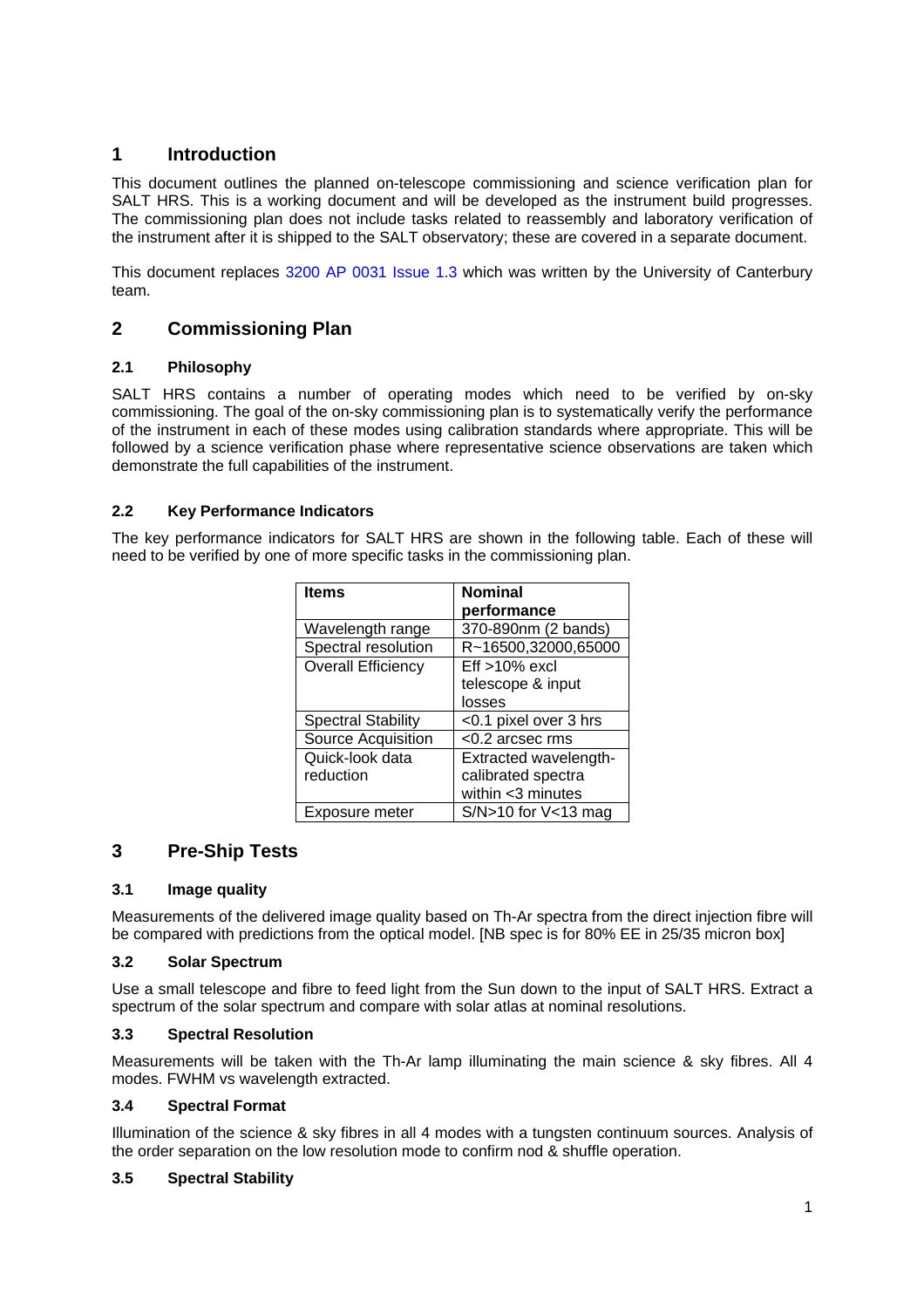A series of Th-Ar spectra taken with the simultaneous Th-Ar every 1hr over 12hrs (in high precision mode), and once per day over a fortnight. Measurements of line positions and widths. Analyse to see if there are correlations with temperature outside the tank [need temp sensor info in FITS header].

#### **3.6 Calibration line profile stability**

Encapsulated in Sec 3.5. Need to measure intensities of lines to satisfy RT. 17.

#### **3.7 Scattered light**

Continuum exposures with 90% full-well capacity will be obtained using a tungsten source fed at F/4.2 and the scattered continuum between the orders will be extracted.

#### **3.8 Ghost images**

Illuminate input science fibres (all four modes) with 532/633 nm laser light (single order) and measure any ghost image intensities. Optionally repeat 1 mode with continuum source and narrow band (~1 free spectral range) filter.

#### **3.9 Simultaneous Th-Ar spectra brightness**

Arc spectra will be taken with the simultaneous Th-Ar lamp in high precision mode with a range of exposure times from 300 sec to 3600 sec (TBD). Measurements will be taken

#### **3.10 System Throughput**

Illuminate the science and sky fibres (all 4 modes) with 633 and 532 nm laser light and an F/4.2 etendue; compare this with throughput measured into a 350/500 micron pinhole by a calibrated Si photodiode. Repeat with double scrambler for high precision mode. Data reduction should extract all the light from the single line and compare with flux through pinhole.

### **4 On-Sky Commissioning**

#### **4.1 Wavelength coverage**

On-sky limitations to the wavelength coverage are restricted to the ability of the facility ADC to correct in the blue at large airmass. This can be tested using observations of the same spectrophotometric standard star at meridian crossing and the extremes of ZD. The reconstructed spectra bluewards of 400nm will be compared with each other and with standard data. Low resolution and high resolution mode only.

#### **4.2 Spectral Resolution**

Observations will be taken of a hot rapid rotating star to measure the widths of the telluric lines in the red. Interstellar H&K and other (e.g. P, Q, and R rotational lines arising from interstellar C3 at 405nm) blue lines will be measured in a similar target but with high extinction (e.g. rho Oph).

#### **4.3 Spectral Stability**

Measurements of one or more radial velocity standards interspersed with arc calibrations will be used to demonstrate hat can be achieved with either daytime calibrations or local night-time calibrations. The best candidates will be late-type giants (KIII).

#### **4.4 Scattered light**

Bright targets & sources outside of entrance apertures. Measurements of the night sky flux will be made using the low resolution mode at decreasing distances (60", 30", 20", 10", 5") from a bright star. Measurement to be taken of mean flux as function of offset and spectral shape vs offset.

### **4.5 Source Acquisition using FIF**

Use the expected FIF offsets to acquire bright star. Note position. Peak up using exposure meter during a dummy long exposure of same star; note new position at peak and the offsets from nominal. Check repeatability by offsetting FIF in both X&Y co-ordinates and returning to check centering at source position.